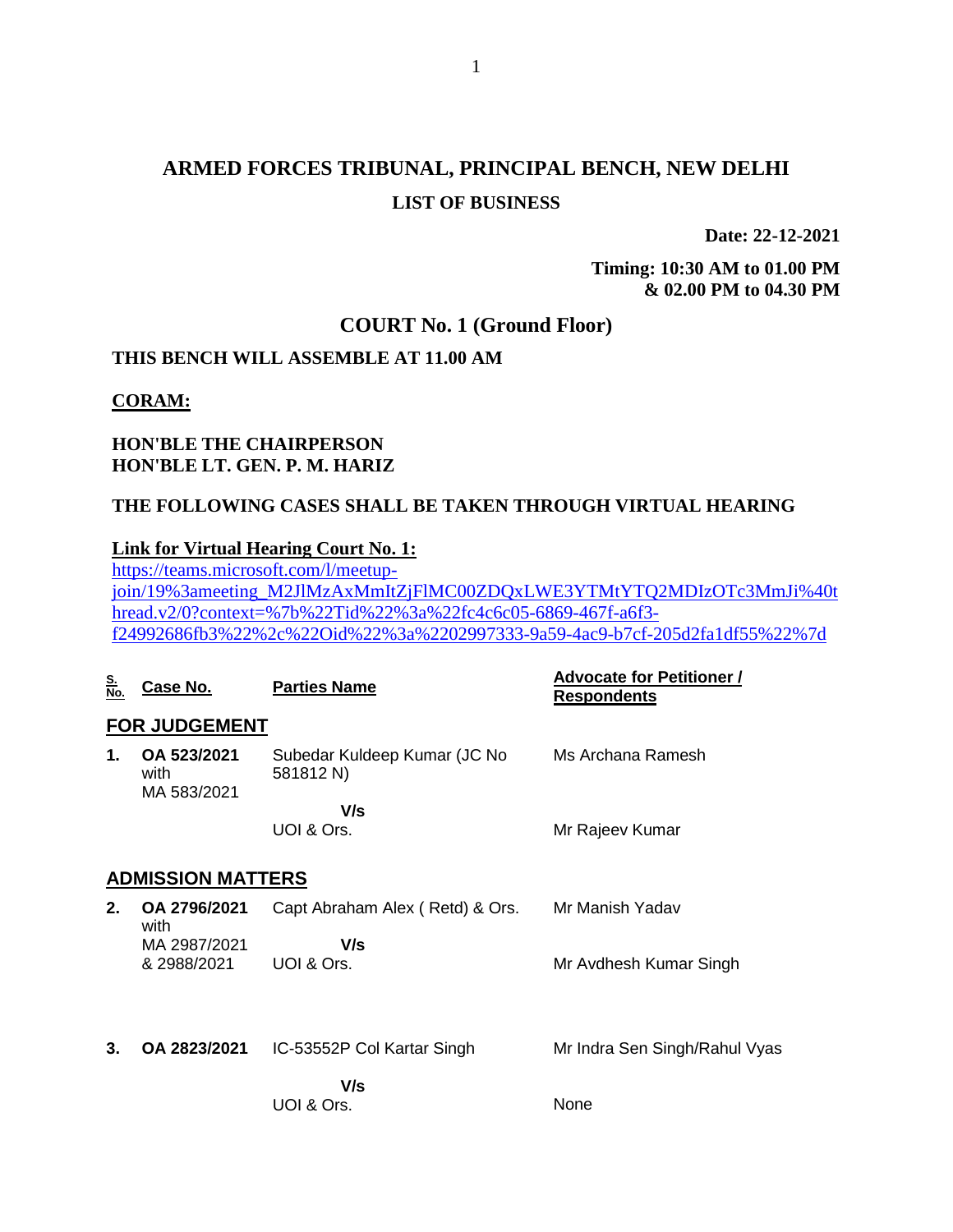| 4. | OA 2827/2021<br>with<br>MA 3028/2021 | JC (298468L Sub Maj /AIG Hukam<br>Singh (Retd) & Ors. | Mr Indra Sen Singh                 |
|----|--------------------------------------|-------------------------------------------------------|------------------------------------|
|    |                                      | V/s<br>UOI & Ors.                                     | None                               |
| 5. | OA 2828/2021<br>with                 | Lt Col Paramjit Singh (IC-58402 H)                    | Mr Indra Sen Singh & Mr Rahul Vyas |
|    | MA 3029/2021                         | V/s<br>UOI & Ors.                                     | None                               |
| 6. | OA 2830/2021                         | Sqn Ldr Anju Gahlot (31564 G)                         | Mr Indra Sen Singh & Rahul Vyas    |
|    |                                      | V/s<br>UOI & Ors.                                     | Mr. Anil Gautam                    |
| 7. | OA 2834/2021                         | Sgt Ramesh Kumar Prajapat<br>(900531)                 | Mr Manoj Kr Gupta                  |
|    |                                      | V/s<br>UOI & Ors.                                     | Mr. Harish V Shankar               |
| 8. | OA 2836/2021<br>with                 | IC-41862N Maj Gen Rajpal Punia Mr Ankur Chhibber      |                                    |
|    | MA 3040/2021                         | V/s<br>UOI & Ors.                                     | None                               |
| 9. | OA 2837/2021                         | Sqn Ldr Ritu Singh (30017-F)<br>(Released)            | Ms Garima Sachdeva                 |
|    |                                      | V/s<br>UOI & Ors.                                     | None                               |
|    | 10. OA 2838/2021                     | Lt Cdr Sandhya Chauhan (06627- Ms Pooja Dhar<br>K)    |                                    |
|    |                                      | V/s<br>UOI & Ors.                                     | None                               |
|    | 11. OA 2843/2021                     | (PA) Niranjan Kumar Singh (JC<br>671466K)             | Mr S S Pandey & Associates         |
|    |                                      | V/s<br>UOI & Ors.                                     | None                               |
|    |                                      |                                                       |                                    |
|    | 12. OA 2855/2021                     | Lt Purushark Suyal (08865-Y)                          | Mr Rajiv Manglik                   |
|    |                                      | V/s<br>UOI & Ors.                                     | None                               |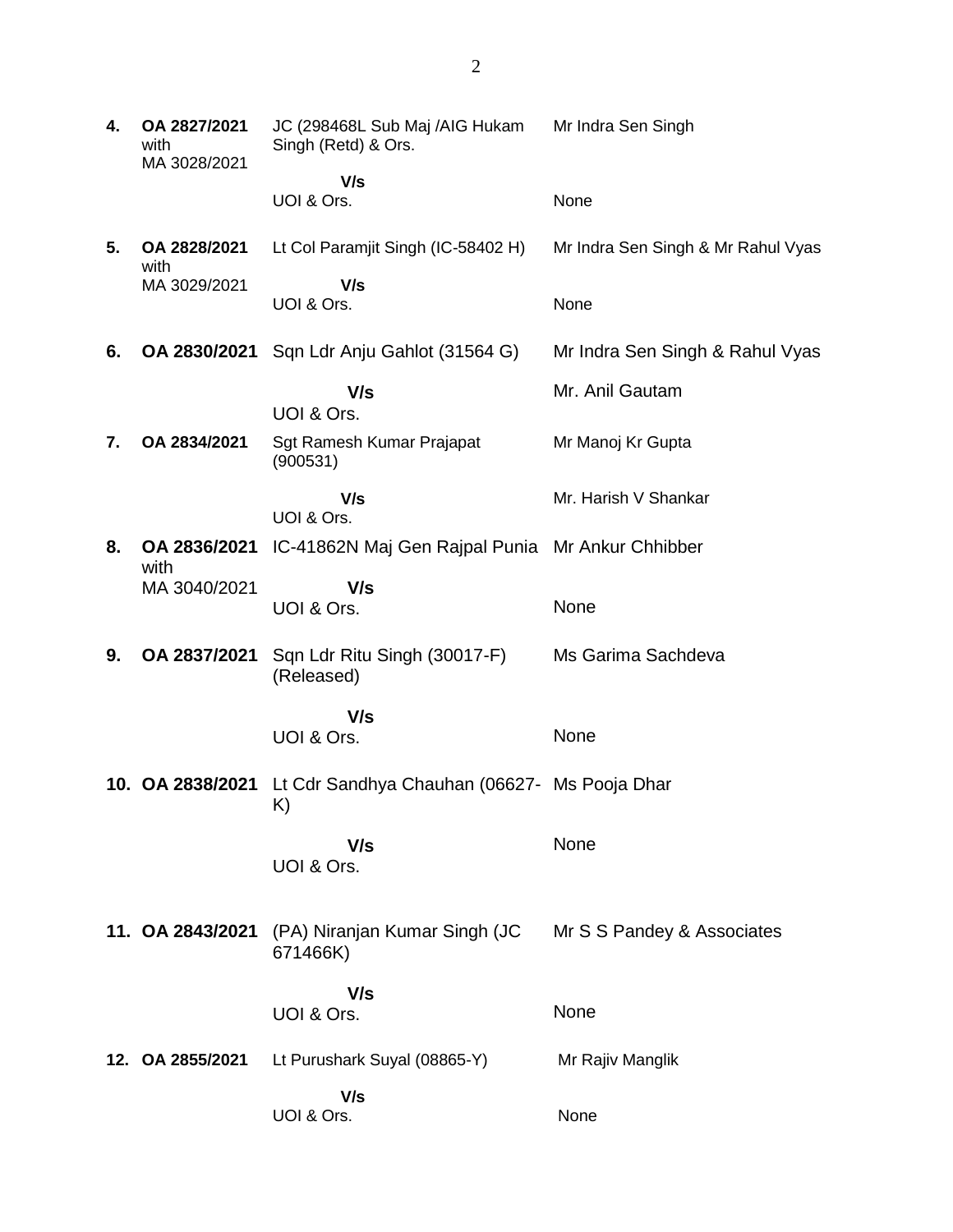|  | 13. OA 2857/2021<br>with<br>MA 3062/2021 | (IC 48973 N) Col Rajesh Suredia<br>(Retd) | Mr Ajit Kakkar & Associates |
|--|------------------------------------------|-------------------------------------------|-----------------------------|
|  |                                          | V/s                                       |                             |
|  |                                          | UOI & Ors.                                | <b>None</b>                 |

## **MA (EXECUTION)**

|              | 14. MA 3047/2021 IC-65225W Lt Col Sudhanshu | Mr Ankur Chhibber |
|--------------|---------------------------------------------|-------------------|
| $\mathsf{I}$ | Gupta                                       |                   |
| OA 1125/2021 | V/s                                         |                   |
|              | UOI & Ors                                   | Mr. Rajeev Kumar  |

#### **MA (OTHERS)**

| 15. MA 2032/2021<br>$\mathsf{I}$ | Ex Nk Mahendra Prasad (No<br>13619907 A)<br>V/s | Mr HS Sharma & Bharat Sharma |
|----------------------------------|-------------------------------------------------|------------------------------|
| OA 1011/2018                     | UOI & Ors                                       | Mr J S Rawat                 |

- **16. MA 2861/2021** in OA 1190/2021 IC-70129 L Lt Col Anoop Vasudevan Mr J P Sharma & Associates  **V/s** UOI & Ors Mr. Avdhesh Kumar Singh
- **17. MA 3019/2021** IC-42242K Maj Gen Debasish in OA (Appeal) 941/2020 Roy (Retd)  **V/s** UOI & Ors Mr S S Pandey & Associates Mr. Anil Gautam
- **18. MA 3026/2021** in OA 1559/2021 Maj Sapna Batra (18590-M)  **V/s** Mr Ajit Kakkar & Associates

Mr. Neeraj, Sr. CGSC

Mr. V S Tomar

UOI & Ors

- **19. MA 3027/2021** in OA 383/2020 Ex Sep Prithvi Nath Singh (No 13991232 A)  **V/s** Mr Narender Kaushik And Pankaj Kaushik
	- UOI & Ors
- **20. MA 3030/2021** in OA 878/2019 Ex Sgt Satya Prakash (No 780946N) Mr Ved Prakash  **V/s** UOI & Ors Mr. J S Rawat
- **21. MA 3034/2021** in OA 369/2010 Ex Maj V S Chauhan  **V/s** UOI & Ors Mr Mohan Kumar & Associates Mr Harish V Shankar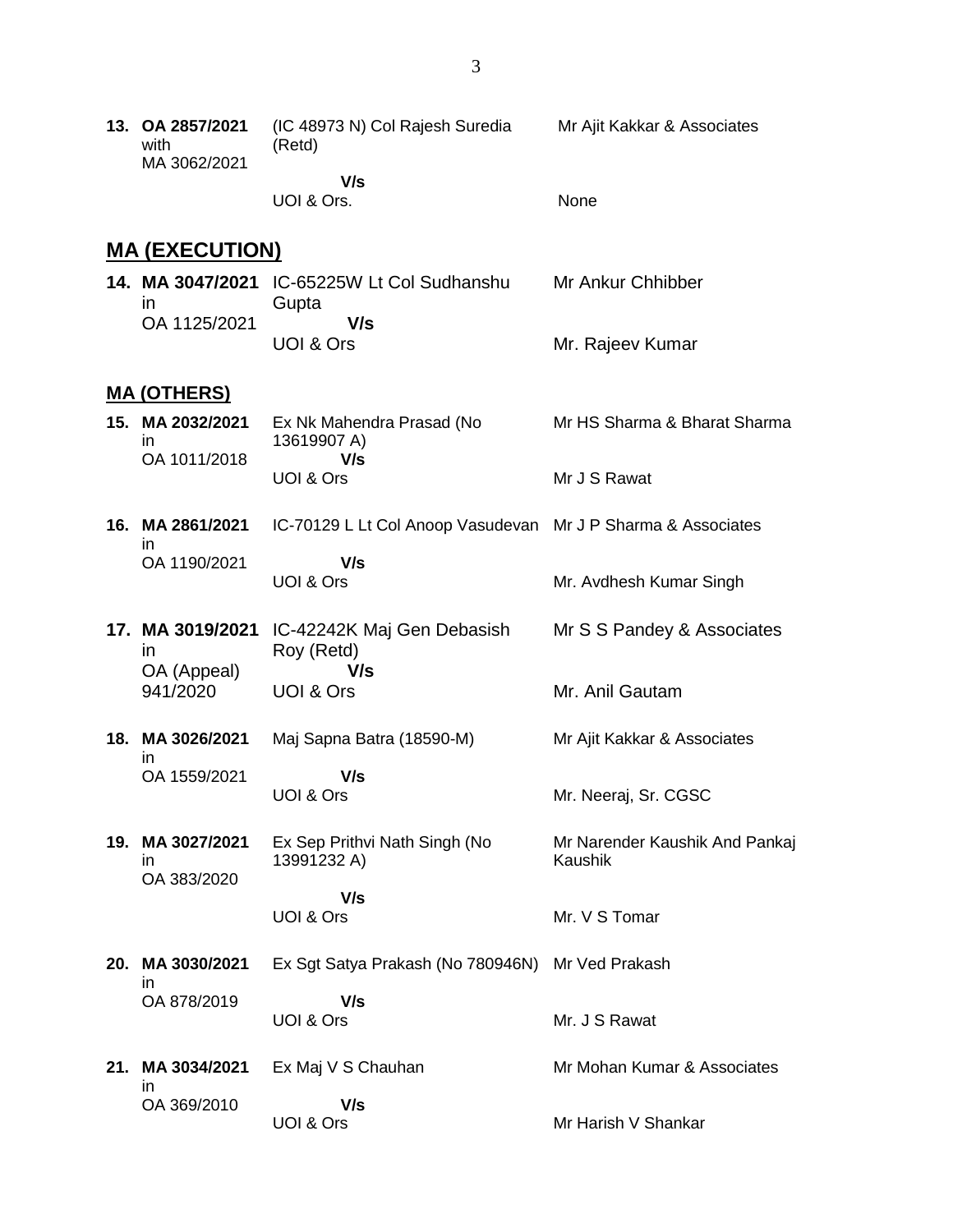| 22. MA 3036/2021<br>in.<br>OA 1101/2019          | Ex Hav Ravi Shankar Tiwari (No<br>15363974 Y)             | Mr Manoj Kumar Gupta                                                    |  |  |
|--------------------------------------------------|-----------------------------------------------------------|-------------------------------------------------------------------------|--|--|
|                                                  | V/s                                                       |                                                                         |  |  |
|                                                  | UOI & Ors                                                 | Ms. Jyotsna Kaushik                                                     |  |  |
| 23. MA 3037/2021<br>in.                          | IC 56000M Lt Col Karan Dusad<br>V/s                       | Mr SS Pandey & Associates                                               |  |  |
| OA 868/2020                                      | UOI & Ors                                                 | Mr. Y P Singh                                                           |  |  |
| 24. MA 3057/2021<br><i>in</i><br>OA 673/2020     | 681565-T Ex JWO Ravindra<br>Bhaskarao Jadhav              | Applicant-in-Person                                                     |  |  |
|                                                  | V/s<br>UOI & Ors                                          | Mr Avdhesh Kumar Singh                                                  |  |  |
| 25. MA 3060/2021<br>$\mathsf{I}$<br>OA 1862/2019 | Sgt Rash Bihari Rai (Retd) (No<br>795911) & Ors.          | Mr Manoj Kumar Gupta                                                    |  |  |
|                                                  | V/s<br>UOI & Ors                                          | Mr. Anil Kumar Gautam                                                   |  |  |
| 26. MA 3063/2021<br>in<br>OA 1141/2019           | Sub (TIFC) Ganganidhi R (JC<br>299429 Y)                  | Mr S S Pandey & Associates                                              |  |  |
|                                                  | V/s<br>UOI & Ors                                          | Mr. Arvind Kumar                                                        |  |  |
| 27. MA 3064/2021<br>ın<br>OA 345/2021            | Hav Pawar Manoj Ravindra (Army<br>No 15420139Y)           | Ms Archana Ramesh                                                       |  |  |
|                                                  | V/s<br>UOI & Ors                                          | Mr Rajesh Kumar Das                                                     |  |  |
| 28. MA 3066/2021<br>ın<br>OA 1460/2017           | Anuradha D/o Late Shri Charan<br>Singh (Ex NC No. 810111) | Mr U Srivastava & MK Gaur                                               |  |  |
|                                                  | V/s<br>UOI & Ors                                          | Mr Ashok Chaitanya                                                      |  |  |
| <b>PLEADINGS NOT COMPLETE</b>                    |                                                           |                                                                         |  |  |
| 29. OA 1380/2020                                 | Sgt Arun Kumar Gupta (Retd) (No<br>257792)                | Mr Manoj Kr Gupta                                                       |  |  |
|                                                  | V/s<br>UOI & Ors.                                         | Gp Capt Karan Singh Bhati for R 1-2 &<br>Mr. Anil Kumar Singh for R 3-4 |  |  |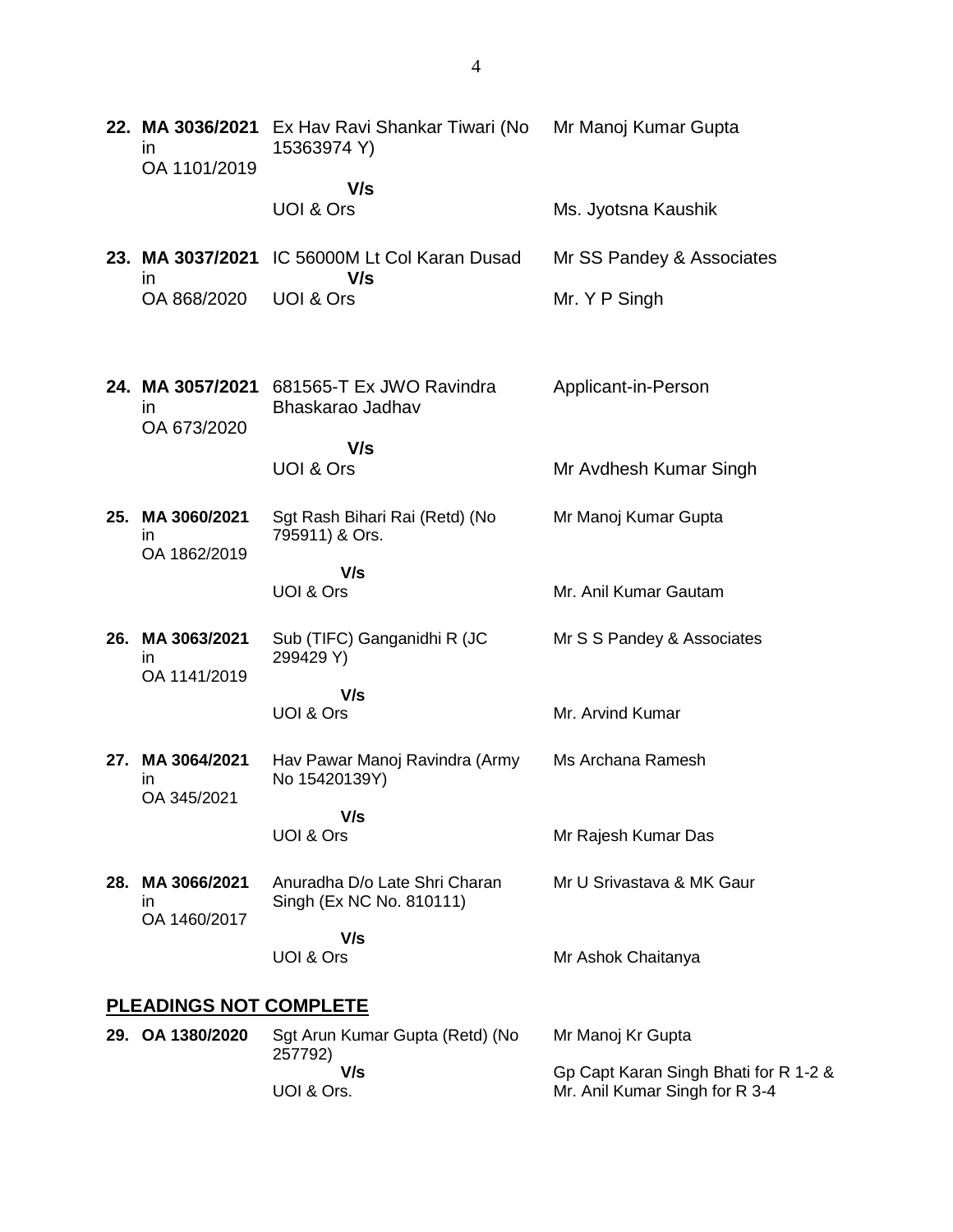| 30. OA 938/2021                          | JC-270907P Sub (AIG) G<br>Venkatesan (Retd)                                  | Mr S S Pandey & Associates                             |
|------------------------------------------|------------------------------------------------------------------------------|--------------------------------------------------------|
|                                          | V/s                                                                          |                                                        |
|                                          | UOI & Ors.                                                                   | Mr D K Sabat                                           |
| 31. OA 972/2021                          | Sub Maj Ashok Kumar Singh (JC<br>761894K)<br>V/s                             | Mr S S Pandey & Assoccation                            |
|                                          | UOI & Ors.                                                                   | Mr. Niranjana Das                                      |
| 32. OA 1182/2021<br>with                 | Cdr Rohit Nair (05096 F)                                                     | Ms Monalisa Kosaria & Ms Nimisha<br>Menon              |
| MA 2712/2021                             | V/s                                                                          |                                                        |
|                                          | UOI & Ors.                                                                   | Mr. Harish V Shankar                                   |
| 33. OA 1199/2021                         | Sub M Tech (B Veh) Anil Kumar<br>(Retd) (JC 761229 F)<br>V/s                 | Mr SS Pandey                                           |
|                                          | UOI & Ors.                                                                   | Mr. Satya Ranjan Swain                                 |
| 34. OA 1744/2021                         | Sgt Amit Kumar Awasthi (798047-L)                                            | Mr Gyan Chandra Tripathi                               |
|                                          | V/s<br>UOI & Ors.                                                            | Mr. Harish V Shankar for R 1-4 & 6 and<br>None for R-5 |
| 35. OA 2022/2021                         | Col Kamakhya Rahul Srivastava<br>(IC 46419 K)<br>V/s                         | Mr SS Pandey & Associates                              |
|                                          | UOI & Ors.                                                                   | Mr. Avdhesh Kumar Singh                                |
| <b>FOR FINAL HEARING</b>                 |                                                                              |                                                        |
| 36. OA 940/2019                          | No. 13759187-F Hav Nepal Chhatria Mr. Virender Singh Kadian                  |                                                        |
|                                          | V/s<br>UOI & Ors.                                                            | Dr. Vijendra Singh Mahndiyan                           |
| 37. OA 1025/2021                         | (JC 761231 Y) Sub Samar<br>Bhadur Yadav (Retd)                               | Mr S S Pandey & Associates                             |
|                                          | V/s<br>UOI & Ors.                                                            | Mr. Arvind Kumar                                       |
| 38. OA 1034/2021<br>with<br>MA 2118/2021 | JC-761981X Sub/M Tech (B Veh) Mr S S Pandey & Associates<br>Ram Kawar (Retd) |                                                        |
|                                          | V/s                                                                          |                                                        |
|                                          | UOI & Ors.                                                                   | Mr. Anil Gautam                                        |